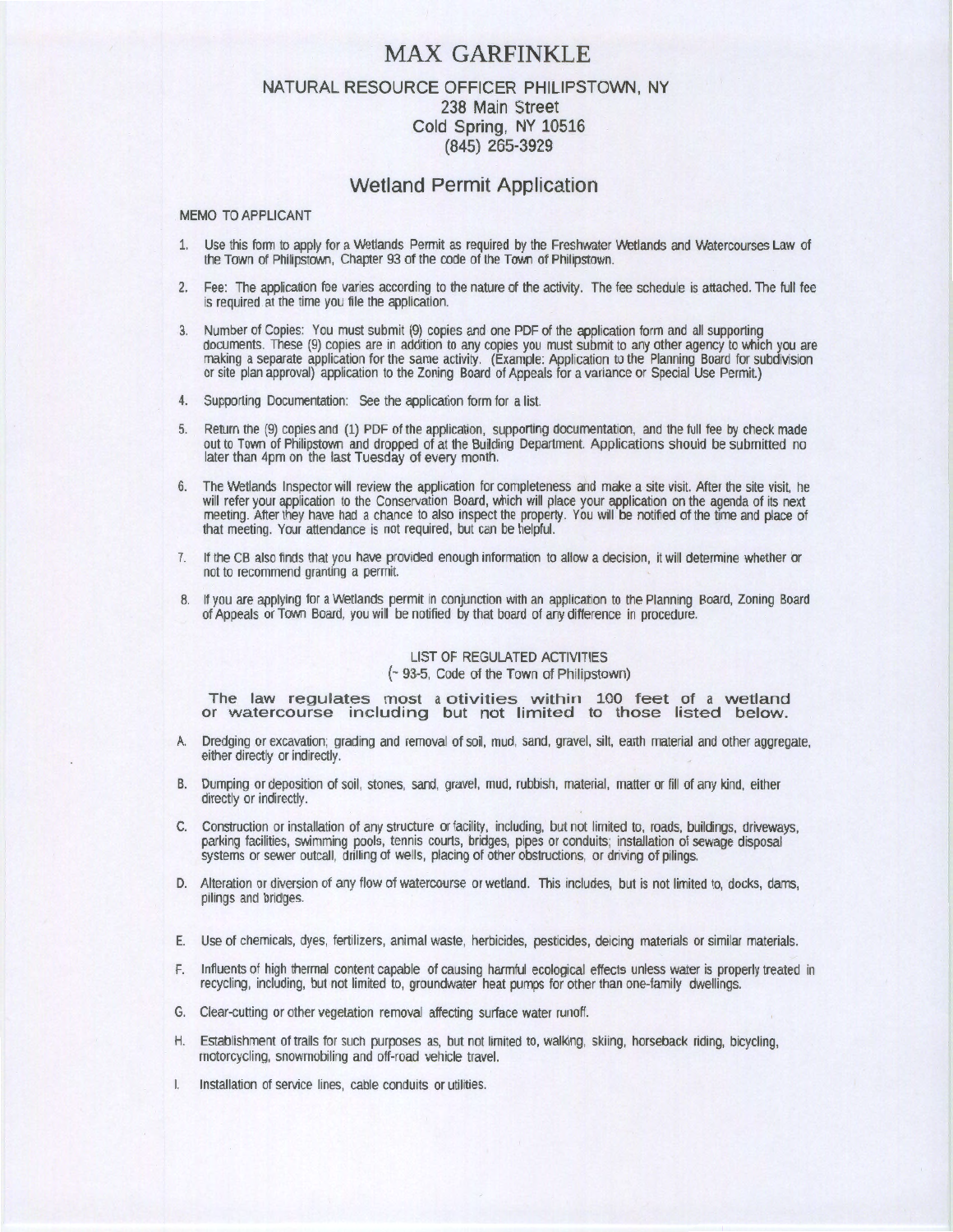- E. Use of chemicals, dyes, fertilizers, animal waste, herbicides, pesticides, deicing materials or similar materials.
- F. Influents of high thermal content capable of causing harmful ecological effects unless water is properly treated in recycling, including, but not limited to, groundwater heat pumps for other than one-family dwellings.
- G. Clear-cutting or other vegetation removal affecting surface water runoff.
- H. Establishment of trails for such purposes as, but not limited to, walking, skiing, horseback riding, bicycling, motorcycling, snowmobiling and off-road vehicle travel.
- I. Installation of service lines, cable conduits or utilities.
- J. Introduction of any form of pollution, by means including, but not limited to, the installation of a septic system, running of a sewer or storm water outcall, or discharge of sewage treatment or other solid waste into or so as to drain into a controlled area.
- K. Installation of drainage or water supply pipes or wells.
- L. Installation of dry wells, retention basins, filters, open swales or pond

#### WETI ANDS PERMIT FFE SCHEDULE

- M. Wetland and watercourse determination by the Wetlands Inspector, regarding whether activity will be in a controlled area and describing permit application requirements: \$180.00
- N. Dwelling unit and accessory buildings and structures (including well and septic system if constructed contemporaneously with dwelling unit), or other structures (for example, stream crossing), in or containing a controlled area or portion thereof on a residential lot: \$500.00. Plus either a \$500.00 or \$1,000.00 escrow fee that may be refundable.
- O. Dredging or removal of soil, mud, sand, gravel, silt, or earth material and other aggregate from a controlled area, or dumping or deposition of any material in a controlled area when such activity is not associated with any of the other activities specified in this schedule and is not an activity of minor significance: \$500.00 Plus either a \$500.00 or \$1,000.00 escrow fee which may be refundable.
- P. Residential subdivision: \$500.00 for each lot in which a regulated activity is proposed in a controlled area. Plus 1,000.00 escrow fee which may be refundable.
- Q. Road, pipeline or in-ground utility: \$1,000.00 for the first 500 linear feet or fraction thereof in a controlled area, and \$1.50 for every linear foot over 500 feet in a controlled area. Plus 1,000.00 escrow fee, which may be refundable.
- R. Regulated activities not covered in Subsection B, C and D of this fee schedule: \$375.00 for the first affected acre of controlled area or fraction thereof, plus \$260.00 for each additional affected acre of controlled area or fraction thereof. Plus a 1,000.00 escrow fee, which may be refundable.
- S. Activities of minor significance, as defined in Section 93-7 of the Wetlands Law: \$125.00. Above fees are waived pursuant to Section 93-7.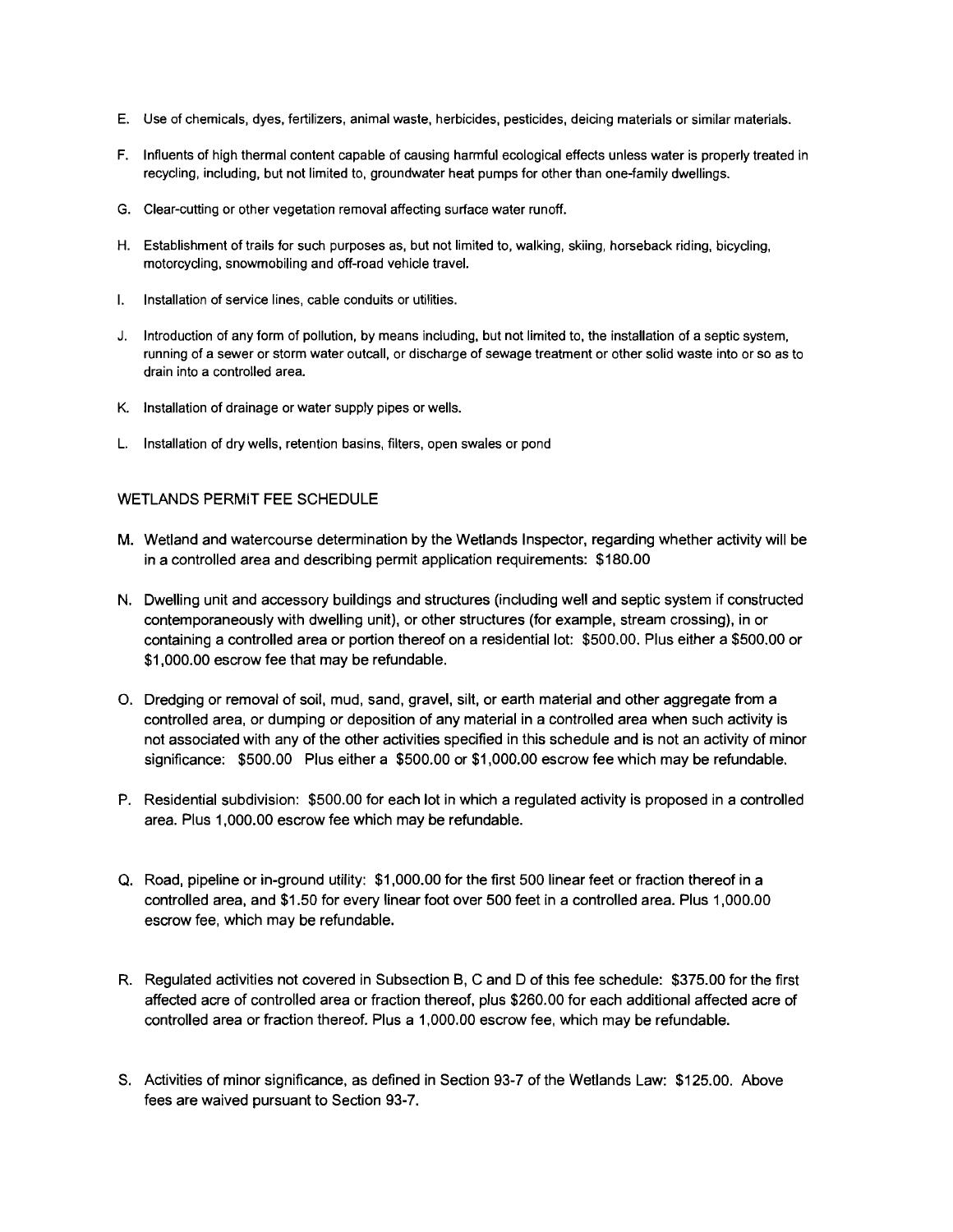TOWN OF PHILIPSTOWN 238 Main Street PUTNAM COUNTY, NEW YORK Cold Spring, NY, 10516

(845) 265-5202

### APPLICATION FOR WETLANDS PERMIT

#### Note to Applicant:

Mailing Address: \_

Submit the completed application to the appropriate permitting authority. The application for Wetlands Permit should be submitted simultaneously with any related application (e.g., subdivision approval, site plan approval, Special Use Permit, etc.), being made to the permitting authority.

|                              | (Office Use Only)                                                                                                                                                                                                                                                             |
|------------------------------|-------------------------------------------------------------------------------------------------------------------------------------------------------------------------------------------------------------------------------------------------------------------------------|
|                              | Application # ______________________<br><b>Permitting Authority</b>                                                                                                                                                                                                           |
|                              | Received by: $\sqrt{2\pi}$                                                                                                                                                                                                                                                    |
| Date                         | Conservation Board<br>the control of the control of the control of the control of                                                                                                                                                                                             |
| Fee                          | Wetlands Inspector                                                                                                                                                                                                                                                            |
|                              | Pursuant to Chapter 93 of the Code of the Town of Philipstown, entitled "Freshwater Wetlands and<br>Watercourse Law of the Town of Philipstown" (Wetlands Law), the undersigned hereby applies for a<br>Wetlands Permit to conduct a regulated activity in a controlled area. |
|                              |                                                                                                                                                                                                                                                                               |
|                              | Telephone: ____________________                                                                                                                                                                                                                                               |
|                              | If Corporation, give names of officers:                                                                                                                                                                                                                                       |
|                              | <u> 1980 - Johann Barn, fransk politik amerikansk politik (d. 1980)</u><br><u> 1989 - John Stein, Amerikaansk politiker (</u> † 1915)                                                                                                                                         |
| 2. Name of Agent<br>person.) | (Applicant must be owner of the land. The Application may be managed an authorized agent of such                                                                                                                                                                              |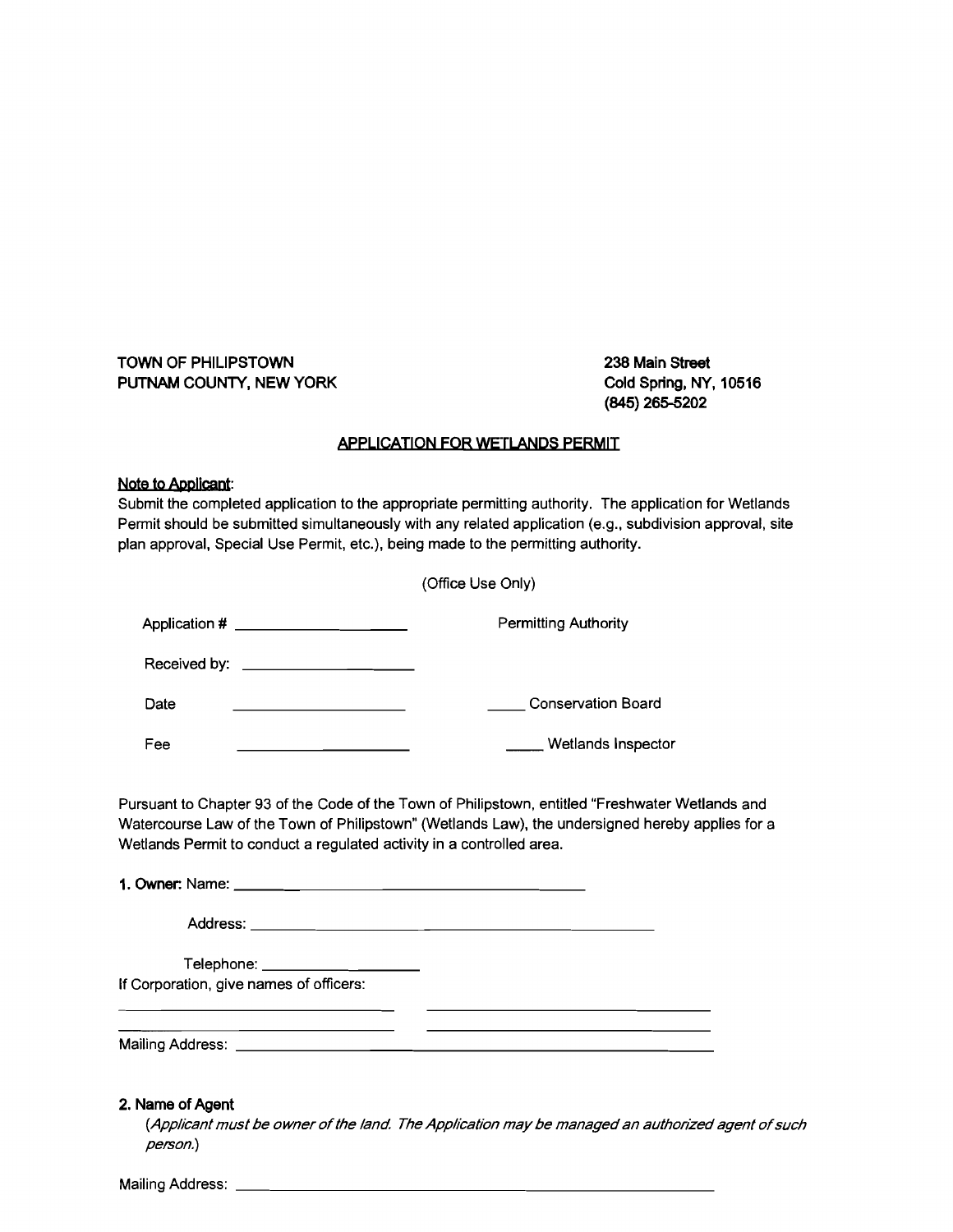Telephone: \_

3. Location of Proposed Activity:

Tax Map #: \_

Acreage of Controlled Area Affected:

 $\overline{a}$ 

Square footage of soil disturbed by the entire project: \_

4. Type of Activity: (See list of regulated activities)

5. Other permit(s) required and agency or agencies responsible for granting such permits such as but not limited to P.C.B.O.H, N.Y.D.E.C, Army Core of Engineers, EPA, DOT, Building Dept. Planning Board, and Z.B.A.

-

6. Each copy of this application shall be accompanied by:

-----------------------

- a. A detailed description of the proposed activity and a comparison of the activity to the criteria for approval specified in §93-8 of the Wetlands Law. (See below)
- b. A completed short form environmental assessment form (included in the application folder)
- c. A map prepared by a licensed surveyor, landscape architect or engineer showing:
- 1. The controlled area(s) wetland buffer zone 100 feet from the edge of any wetlands, lakes, ponds or streams on the site;
- 2. Any wetland or watercourse therein and the location thereof;
- 3. The location, extent, and nature of the proposed activity.
- D. The names of claimants of water rights in the wetland or watercourse of whom the applicant has record notice and the names and addresses of all owners of record of properties abutting and directly across from the proposed activity as shown on the latest tax record.

(Note: Any map, plat or plan showing the above information that is required to be submitted for any other permit or approval in connection with the regulated activity, and that is acceptable to the Permitting Authority, may be used.)

Date: \_

Signature of Applicant: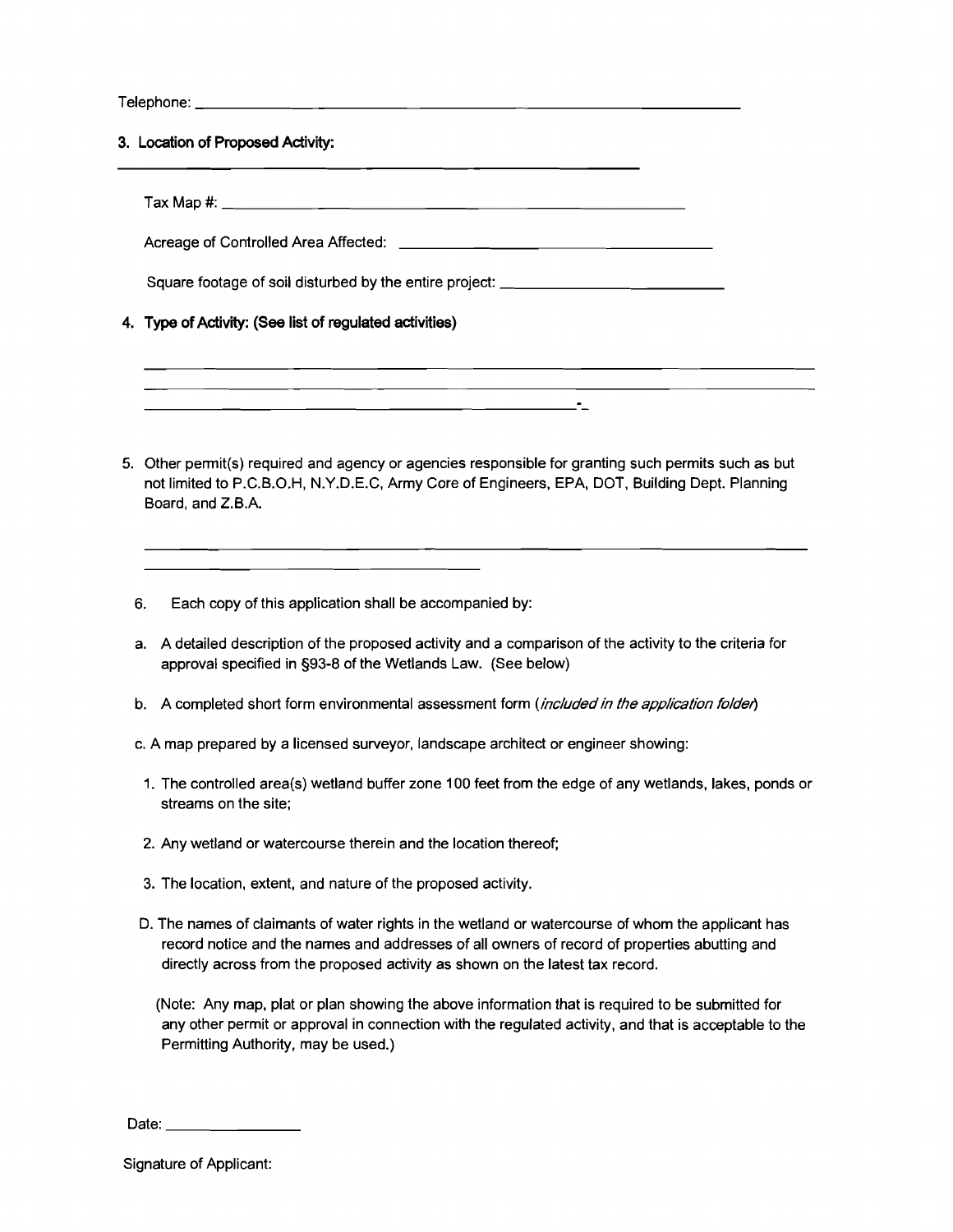# **Check List for a Complete Wetlands Permit Application**

\*\*\*\* All supporting materials must be submitted to the Conservation Board/Wetland Inspector two weeks prior to the scheduled meeting date to allow to distribution to members before the meeting.

Ten (10) sets of all material as follows:

Application Form

Environmental Assessment Form (short form), unless other agencies have requested the long form in which case that should be presented.

A plan of your site drawn by a design professional, such as an engineer, architect or land surveyor. All plans must show: wetlands delineation boundaries, 100' buffer zones from wetlands and watercourses, location of access route for construction activities, the location of any well or sewage or wastewater disposal system and, in most cases, the topography of the site. Site plans must include all proposed work within the 100 'foot buffer zone and be full sized for easy reading by CB members

Copies of correspondence from all other agencies including, but not limited to; DEC, DOT, EPA, PCBOH, ACOE or other Town of Philipstown agencies; Town Board, Planning Board, ZBA, Building Dept.

A written outline of the proposed activity, along with a construction scenario that should include specific items such as the estimated quantities of material excavated or the amount of fill required and the total square footage of soil to be disturbed.

Names and addresses of all owners of record of properties abutting and directly across from the proposed activity as shown on the latest tax record as well as the names of claimants of water rights in the wetland or watercourse of whom the applicant has record notice.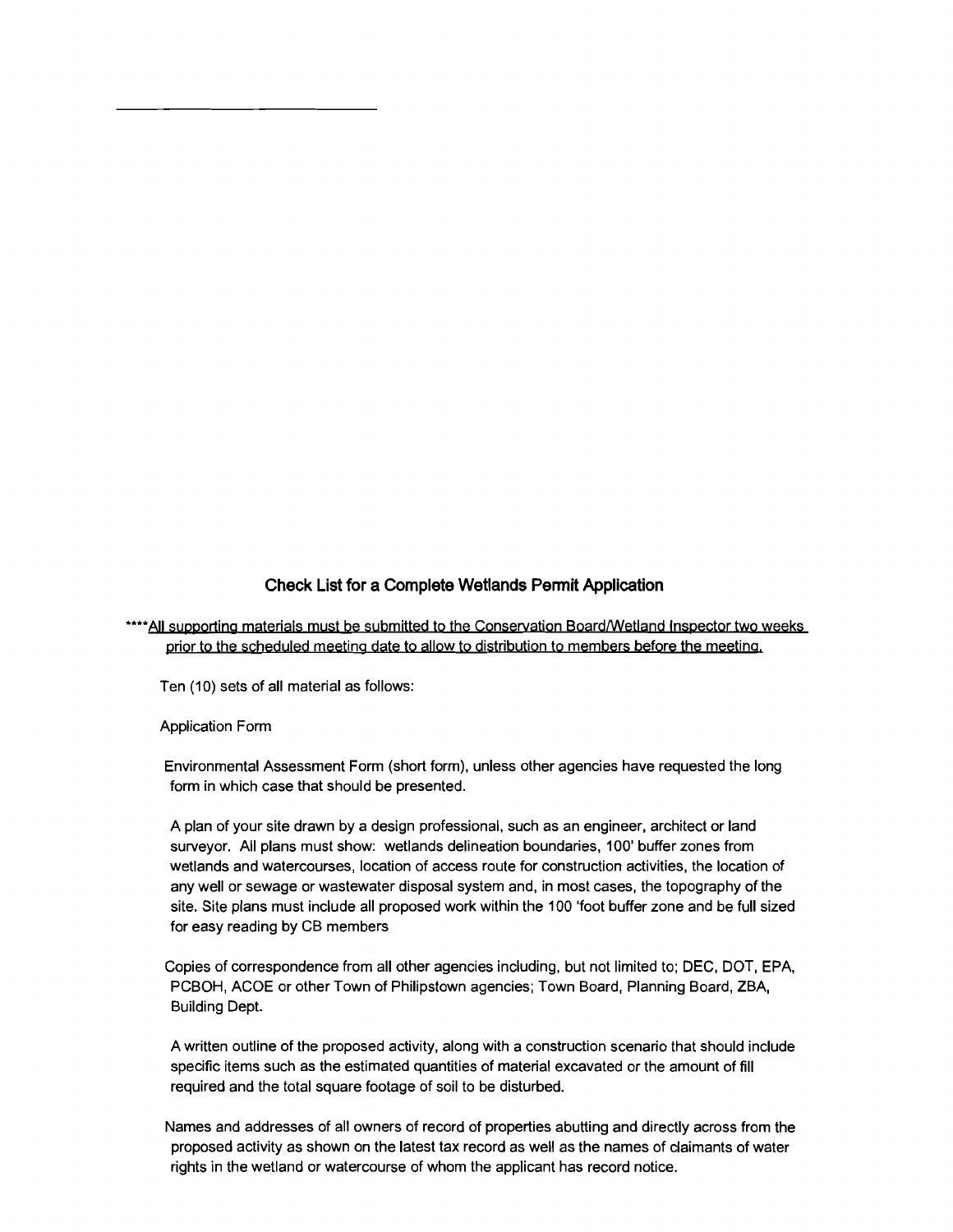A detailed description of the proposed activity and a comparison of the activity to the criteria for approval specified in §93-8 of the Wetlands Law.

#### **§ 93-8. Criteria for approval. [Amended 11-1-2001 by L.L.** No. 4-2001]

A. The following are criteria applicable to the approval of permits for Proposed regulated activities in controlled areas:

- (1) The activity will not have a substantial adverse effect upon the natural function and benefits of a wetland or watercourse as set forth in § 93-2B;
- (2) The activity will not substantially change the natural channel of a watercourse or substantially inhibit the dynamics of a watercourse system;
- (3) The activity will not result in the degrading or pollution of waters.
- (4) The activity will not increase the potential for flooding.
- (5) Sufficient provision has been made for control of pollution, erosion,
- Siltation and sedimentation during and after conduct of the activity; (6) No practicable alternative location is available on the subject
- parcel.
- (7) No additional technical improvements or safeguards can reasonably be added to the plan or activity which would minimize the impact on a

controlled area; or

(8) The activity will alleviate or remove a hazard to the public health or safety.

B. In evaluating the criteria and the determination required in § 93-8A above, the Council and the permitting authority shall utilize the objective methodology for determining the functions of a wetland set out in the publication entitled "A Rapid Procedure for Assessing Wetland Functional Capacity," dated May 1998. by Magee and Hollands, a copy of which is on file in the office of the Town Clerk of the Town of Philipstown. [Amended 7-14-2005 by L.L. No. 2-2005]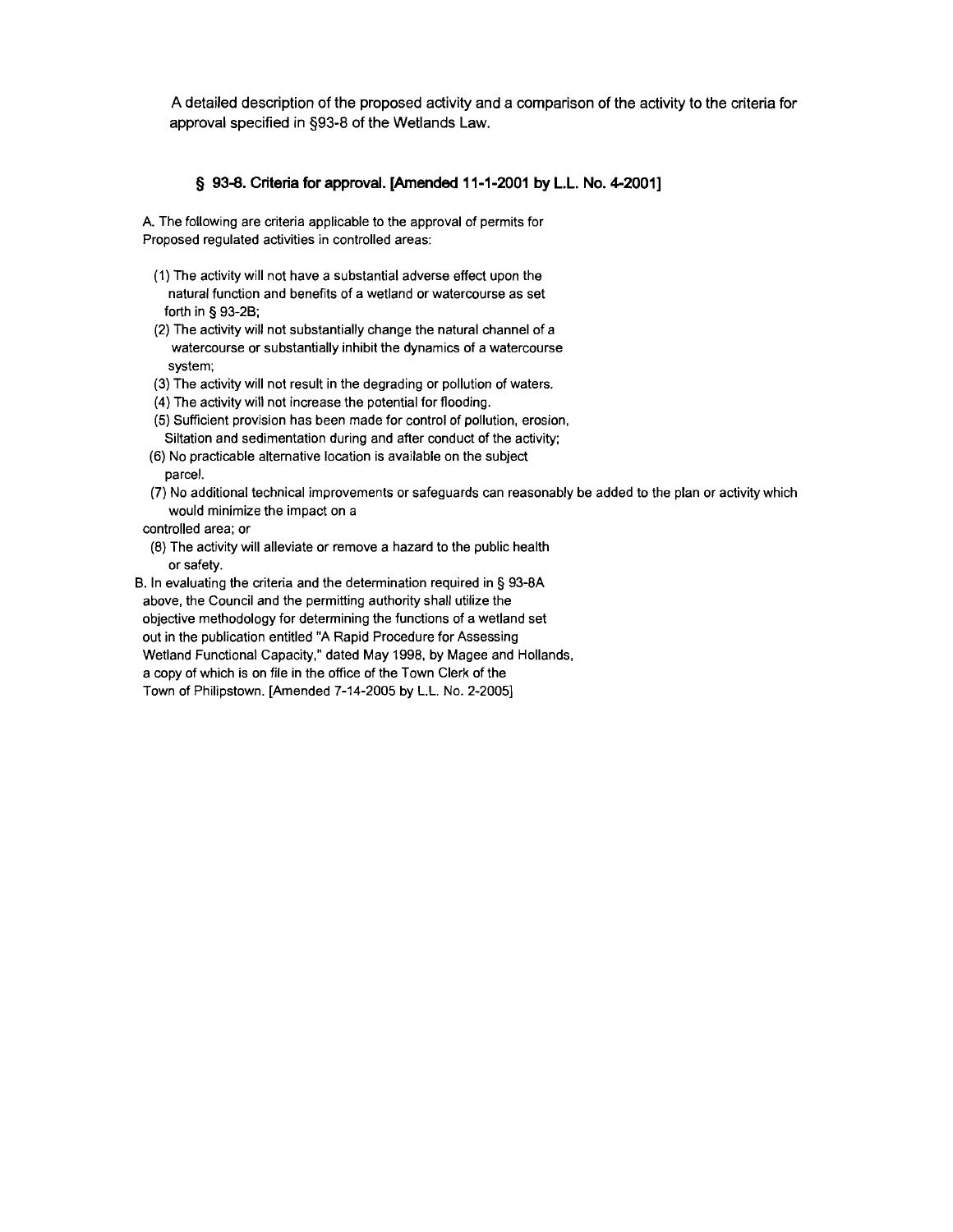# *Short Environmental Assessment Form Part* 1 - *Project Information*

## Instructions for Completing

Part 1 - Project Information. The applicant or project sponsor is responsible for the completion of Part 1. Responses become part of the application for approval or funding, are subject to public review, and may be subject to further verification. Complete Part 1 based on information currently available. If additional research or investigation would be needed to fully respond to any item, please answer as thoroughly as possible based on current information.

Complete alI items in Part 1. You may also provide any additional information which you believe will be needed by or useful to the lead agency; attach additional pages as necessary to supplement any item.

| Part 1 - Project and Sponsor Information                                                                                                                                                                                                             |         |                                                 |           |                |            |
|------------------------------------------------------------------------------------------------------------------------------------------------------------------------------------------------------------------------------------------------------|---------|-------------------------------------------------|-----------|----------------|------------|
| Name of Action or Project:                                                                                                                                                                                                                           |         |                                                 |           |                |            |
| Project Location (describe, and attach a location map):                                                                                                                                                                                              |         |                                                 |           |                |            |
| Brief Description of Proposed Action:                                                                                                                                                                                                                |         |                                                 |           |                |            |
| Name of Applicant or Sponsor:                                                                                                                                                                                                                        |         | Telephone:                                      |           |                |            |
|                                                                                                                                                                                                                                                      | E-Mail: |                                                 |           |                |            |
| Address:                                                                                                                                                                                                                                             |         |                                                 |           |                |            |
| City/PO:                                                                                                                                                                                                                                             |         | State:                                          | Zip Code: |                |            |
| 1. Does the proposed action only involve the legislative adoption of a plan, local law, ordinance,                                                                                                                                                   |         |                                                 |           | N <sub>O</sub> | <b>YES</b> |
| administrative rule, or regulation?<br>If Yes, attach a narrative description of the intent of the proposed action and the environmental resources that<br>may be affected in the municipality and proceed to Part 2. If no, continue to question 2. |         |                                                 |           |                |            |
| 2. Does the proposed action require a permit, approval or funding from any other governmental Agency?                                                                                                                                                |         |                                                 |           | <b>NO</b>      | <b>YES</b> |
| If Yes, list agency(s) name and permit or approval:                                                                                                                                                                                                  |         |                                                 |           |                |            |
| 3.a. Total acreage of the site of the proposed action?                                                                                                                                                                                               |         | acres                                           |           |                |            |
| b. Total acreage to be physically disturbed?<br>c. Total acreage (project site and any contiguous properties) owned                                                                                                                                  |         | acres                                           |           |                |            |
| or controlled by the applicant or project sponsor?                                                                                                                                                                                                   |         | acres                                           |           |                |            |
| 4. Check all land uses that occur on, adjoining and near the proposed action.<br>$\Box$ Rural (non-agriculture) $\Box$ Industrial<br>$\Box$ Urban                                                                                                    |         | $\Box$ Commercial $\Box$ Residential (suburban) |           |                |            |
| $\Box$ Forest<br>$\Box$ Agriculture<br>$\Box$ Aquatic<br>$\Box$ Other (specify):                                                                                                                                                                     |         |                                                 |           |                |            |
| $\Box$ Parkland                                                                                                                                                                                                                                      |         |                                                 |           |                |            |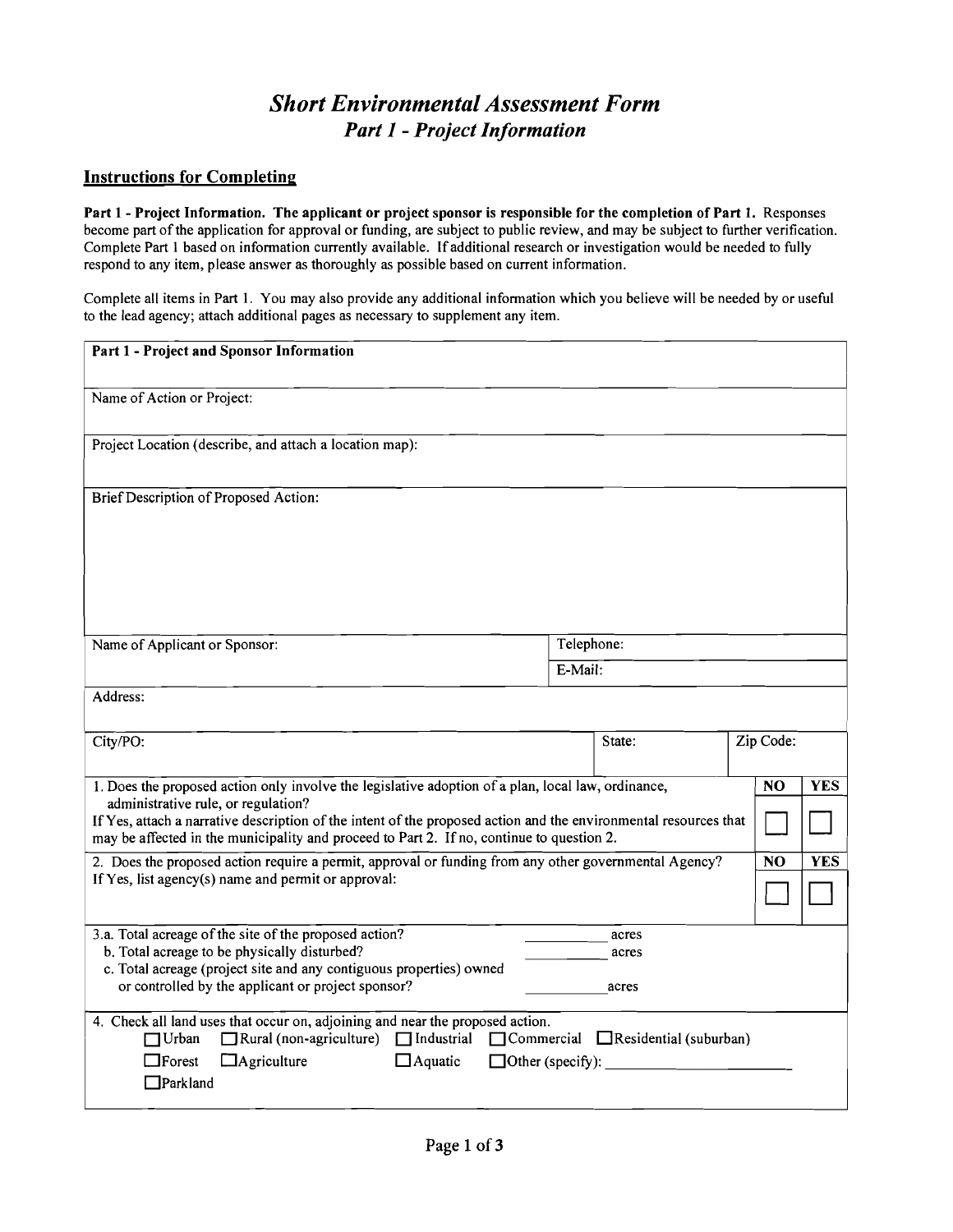| 5. Is the proposed action,<br>NO<br>a. A permitted use under the zoning regulations?                                                                                      |  | <b>YES</b>     | N/A        |
|---------------------------------------------------------------------------------------------------------------------------------------------------------------------------|--|----------------|------------|
|                                                                                                                                                                           |  |                |            |
| b. Consistent with the adopted comprehensive plan?                                                                                                                        |  |                |            |
| 6. Is the proposed action consistent with the predominant character of the existing built or natural                                                                      |  | NO             | <b>YES</b> |
| landscape?                                                                                                                                                                |  |                |            |
| 7. Is the site of the proposed action located in, or does it adjoin, a state listed Critical Environmental Area?<br>If Yes, identify: $\qquad \qquad$                     |  | <b>NO</b>      | <b>YES</b> |
|                                                                                                                                                                           |  |                |            |
| 8. a. Will the proposed action result in a substantial increase in traffic above present levels?                                                                          |  | <b>NO</b>      | <b>YES</b> |
|                                                                                                                                                                           |  |                |            |
| b. Are public transportation service(s) available at or near the site of the proposed action?                                                                             |  |                |            |
| c. Are any pedestrian accommodations or bicycle routes available on or near site of the proposed action?                                                                  |  |                |            |
| 9. Does the proposed action meet or exceed the state energy code requirements?                                                                                            |  | <b>NO</b>      | <b>YES</b> |
| If the proposed action will exceed requirements, describe design features and technologies:                                                                               |  |                |            |
|                                                                                                                                                                           |  |                |            |
| 10. Will the proposed action connect to an existing public/private water supply?                                                                                          |  | NO             | <b>YES</b> |
| If No, describe method for providing potable water: ____________________________                                                                                          |  |                |            |
|                                                                                                                                                                           |  |                |            |
| 11. Will the proposed action connect to existing wastewater utilities?                                                                                                    |  | <b>NO</b>      | <b>YES</b> |
|                                                                                                                                                                           |  |                |            |
| If No, describe method for providing wastewater treatment:                                                                                                                |  |                |            |
| 12. a. Does the site contain a structure that is listed on either the State or National Register of Historic                                                              |  | N <sub>O</sub> | <b>YES</b> |
| Places?                                                                                                                                                                   |  |                |            |
| b. Is the proposed action located in an archeological sensitive area?                                                                                                     |  |                |            |
| 13. a. Does any portion of the site of the proposed action, or lands adjoining the proposed action, contain                                                               |  | NO             | <b>YES</b> |
| wetlands or other waterbodies regulated by a federal, state or local agency?                                                                                              |  |                |            |
| b. Would the proposed action physically alter, or encroach into, any existing wetland or waterbody?                                                                       |  |                |            |
| If Yes, identify the wetland or waterbody and extent of alterations in square feet or acres:                                                                              |  |                |            |
|                                                                                                                                                                           |  |                |            |
| 14. Identify the typical habitat types that occur on, or are likely to be found on the project site. Check all that apply:                                                |  |                |            |
| $\Box$ Shoreline<br>$\Box$ Forest<br>$\Box$ Agricultural/grasslands<br>$\Box$ Early mid-successional                                                                      |  |                |            |
| Wetland<br>$\Box$ Urban<br>$\sqcap$ Suburban                                                                                                                              |  |                |            |
| 15. Does the site of the proposed action contain any species of animal, or associated habitats, listed<br>by the State or Federal government as threatened or endangered? |  | NO             | <b>YES</b> |
|                                                                                                                                                                           |  |                |            |
| 16. Is the project site located in the 100 year flood plain?                                                                                                              |  | N <sub>O</sub> | YES        |
| 17. Will the proposed action create storm water discharge, either from point or non-point sources?                                                                        |  | <b>NO</b>      | <b>YES</b> |
| If Yes,                                                                                                                                                                   |  |                |            |
| a. Will storm water discharges flow to adjacent properties?<br>NO<br><b>TYES</b>                                                                                          |  |                |            |
| b. Will storm water discharges be directed to established conveyance systems (runoff and storm drains)?<br>If Yes, briefly describe:<br>N <sub>O</sub><br>YES             |  |                |            |
|                                                                                                                                                                           |  |                |            |
|                                                                                                                                                                           |  |                |            |